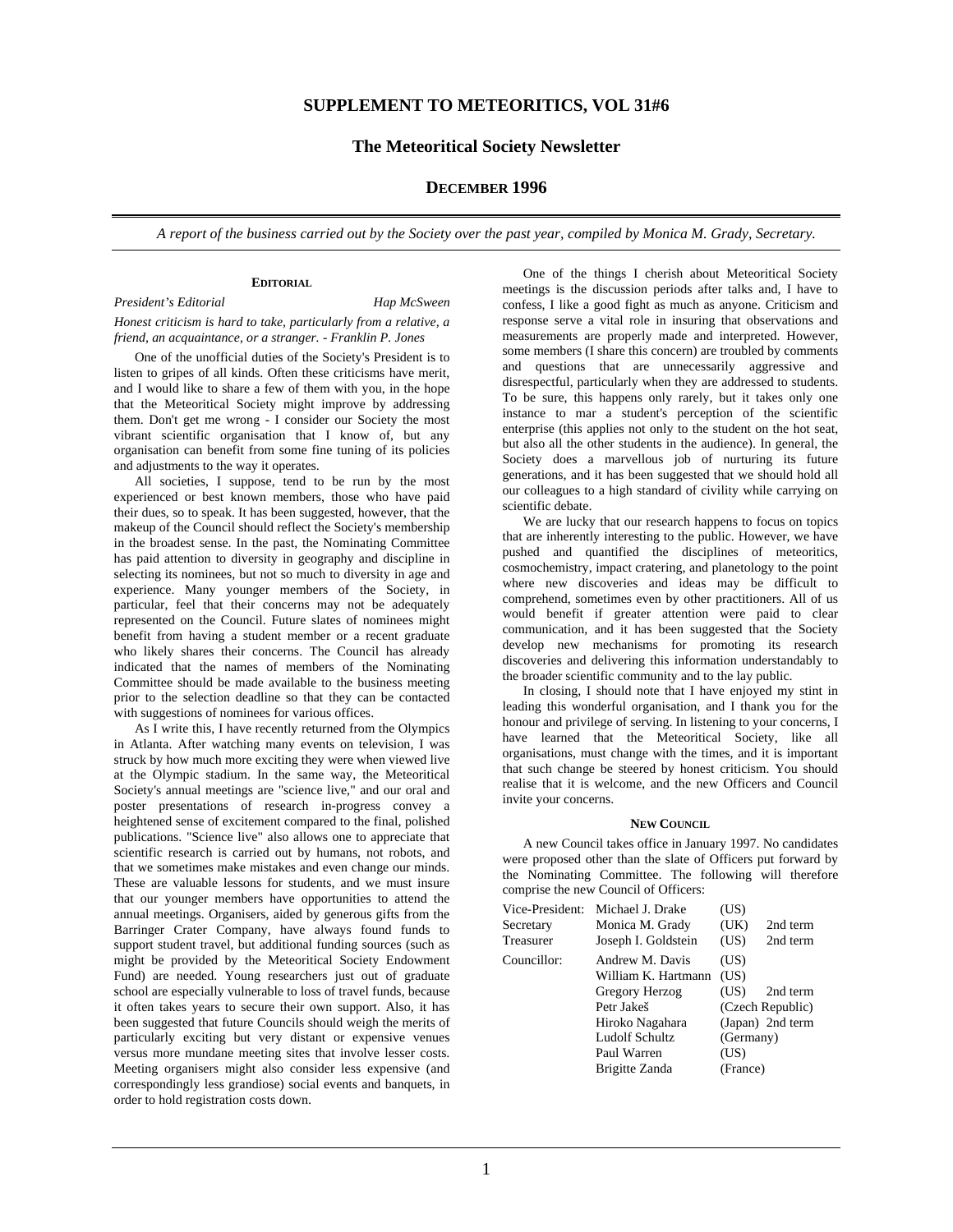### **FINANCES**

*Treasurer's Report Joseph I. Goldstein* 

The balance sheet for 1995, given below, shows the Society to be in a healthy financial position. The royalties from Pergamon (Elsevier) Press for the publication of *Geochimica et Cosmochimica Acta* continue to accrue. We have collected a total of \$75,735.40 through the end of 1995, an increase of \$20,735.73 from the first of the year.

### BALANCE SHEET December 31, 1995

| Bank balance 12/31/95<br>Money Market Account<br>Total 12/31/95 | \$37,147.35<br>\$26,462.63<br>\$63,609.98 |
|-----------------------------------------------------------------|-------------------------------------------|
| Bank balance 1/1/95<br>(excl. Pergamon, Elsevier)               | \$55,213.56                               |
| Net gain, Jan. - Dec. 1995                                      | \$8,396.42                                |
| Net Capital as of 12/31/95                                      | \$139,345.38                              |
| Includes royalty from Pergamon,<br>Elsevier of                  | \$75,735.40                               |

As of June 30, 1996 our Net Capital is \$168,009.24 which includes additional royalty payments from Pergamon (Elsevier) and interest from our investments of \$18,039.93. Council authorised \$75,000 of this to be transferred to the Meteoritical Society Endowment Fund. As of June 30, 1996, the endowment for the Nier Prize stands at \$53,969.19.

Although our net capital and reserves for the society look quite good, there will be a small budget deficit of about \$3,000 for 1996. Unfortunately this deficit will grow in 1997 and beyond because of increased costs for producing our society's journal, *Meteoritics and Planetary Science*. Because of this budget deficit, the Council voted for a \$10 dues increase for each full member from \$60 to \$70. Although the dues increase seems large, this is the first increase in 3 years.

We have arranged to accept payment for the 1997 society dues by Visa or Master Charge. This change was prompted by the numerous requests from non-US members for this convenience. Members in countries without associate treasurers have had major problems with arranging for currency exchange. The dues increase discussed above will also cover the charges we must pay for the use of Visa and Master Charge.

The current number of members paid for 1995 is 925, essentially the same number of members we have had for the last few years. This number includes 85 student members, and 27 retired members. Of this total 501 members are from the US. The next five highest member countries are Germany, Japan, United Kingdom, France and Switzerland.

We are very thankful to the following members who have made a substantial impact on society finances in the form of gifts. The following members gave major gifts of \$100 or more this past year: Evans Burns, Bevan French, William Greenberg, Gerald Herfurth, John Wasson and William Walbon.

The following members also gave donations: Milton Blander, Alfredo Brogioni, H. W. Bottcher, Peter G. Brown, William H. Cleverly, Ghislaine Crozaz, Vincenzo DeMichele, Duane W. Dietz, Noel Eberz, Jan Frank, Karl Franger, Billy Glass, David Gold, Dorrit Hoffleit, Eugene Jarosewich, John Jeffries, Lindsay Keller, Gunter Lugmair, Roderick Leonard, Ursula Marvin, Barbara Narendra, Henry Hung, E. T. Nichols, John Obradovich, Robert Pepin, Frederick Pipping, N. M. Podgovnyhkl, Oliver Rosham, Jochen Schlutter, William

Shinner, Lawrence Taylor, Robert Walker, Ann Welbon, Walter Werner, Michael Zolensky and Kenzo Yagi.

Next year's (1997) dues statement will be sent before the end of the year. The Treasurer would appreciate your prompt response; late dues payment often result in temporary suspension of your subscription to *Meteoritics and Planetary Science*. If you have any questions about your dues or membership status, the easiest and fastest way to reach the Treasurer is by email, (JIG0@ecs.umass.edu).

### **METEORITICS AND PLANETARY SCIENCE**

*Editor's Report Derek Sears* 

Forced to confront a Chairman of the Publication Committee urging me to take the journal to ever greater heights, and a Treasurer working to keep down costs, I remarked this year that editing a journal is more like riding a wild steer than captaining a large vessel! However, the image of controlling a mighty vessel filled with the precious cargo of our research does appeal. So, my report reads that Starship MAPS has completed another series of successful voyages, each fully laden with bigger and better cargo than before, without any wreckages or even being blown off-course by the storms it encountered. In fact, the editorial board are very proud of the cargo we transported last year. This is an exciting subject, and hardly a day goes by without an interesting new idea being tossed into the holds.

*Meteoritics & Planetary Science* is succeeding in attracting most of the major meteorite, crater, tektite and interplanetary dust papers being produced, and probably most of the meteor papers. It is also doing very well in attracting asteroid papers, and we will work to maintain this trend. But we now need a major effort towards encouraging cometary papers to the journal. With this in mind we were very pleased that Anny-Chantal Levasseur- Regourd joined the board this year. We also welcomed Rick Binzel, Scott Sandford, and Bill Hartmann as part of our efforts to broaden the appeal of the journal, and Urs Krähenbühl, Alex Deustch, Ed Scott and Ernst Zinner joined the group to maintain and enhance existing strengths. This is a fine bunch a colleagues that it is a privilege to know and work with. Already they are having an impact on the journal.

From both a managerial and editorial point of view perhaps the biggest step we took this year was to transfer the abstracts of the annual meeting and other non- competitive items to a supplement. Our reasons for doing this were explained at length in the supplement's editorial and will not be repeated here. Another was the name change that occurred on January 1, 1996. Almost immediately we received an avalanche of requests for information about the journal from planetary scientists not previously associated with the journal. It is still early days, but all the indications are that the name change was an excellent idea.

So the steam is up for another series of voyages. We are always looking for good cargo, and there's much in the pipeline. I receive a steady stream of comments applauding the invited reviews, but the list needs constant replenishment, especially with ideas that might help us break into the cometary fields. My postal and e-mail addresses are public, and for the price of a beer you can gain my complete attention at any of our meetings.

#### **GEOCHIMICA COSMOCHIMICA ACTA**

Karl Turekian takes over as Executive Editor of *GCA* on 1st January 1997. The Meteoritical Society looks forward to his stewardship.

The Presidents of the Meteoritical Society and Geochemical Society presented the retiring Executive Editor,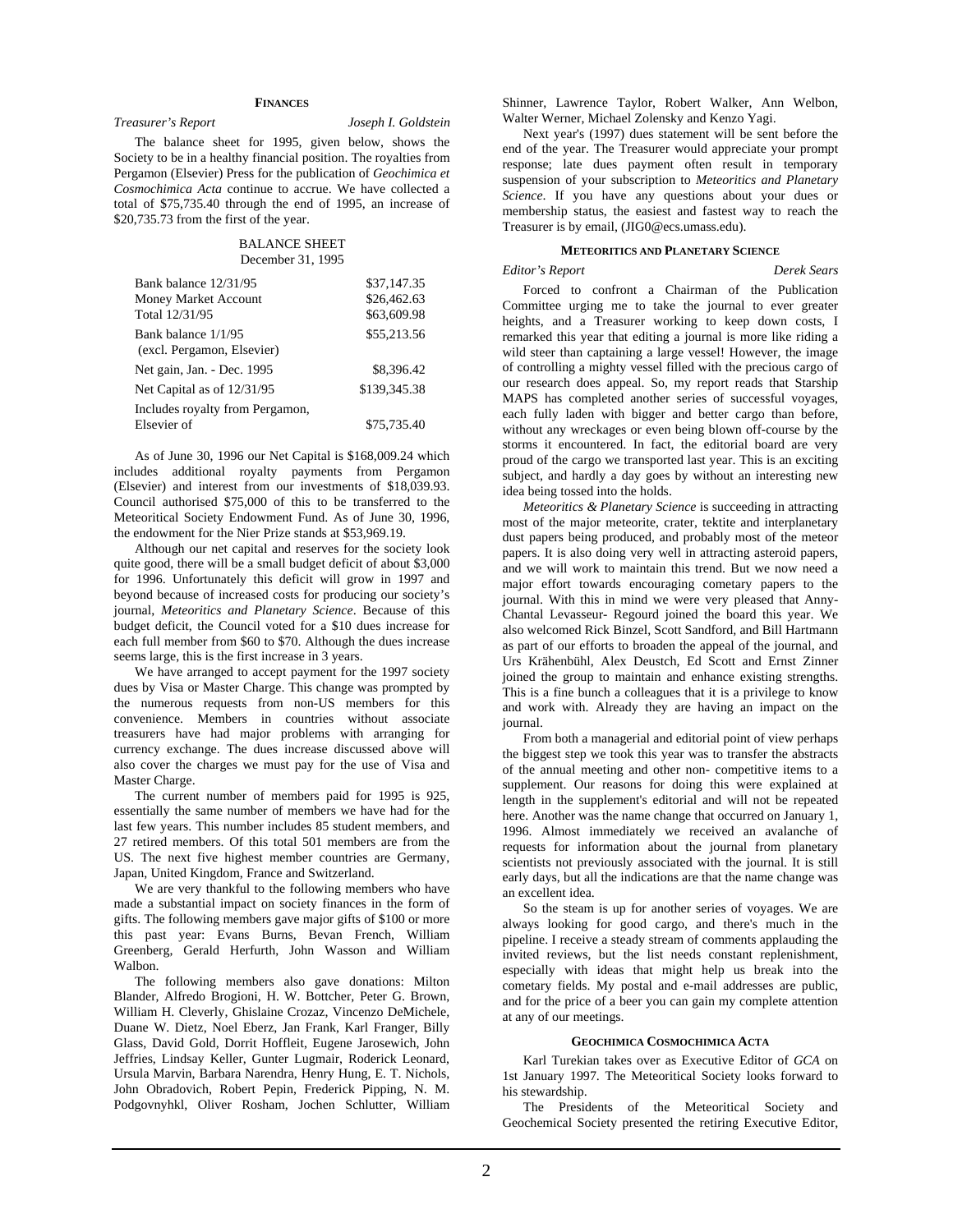Gunter Faure, with a commemorative plaque at the Geological Society of America meeting in Denver, to acknowledge his many contributions as Executive Editor.

#### **HONOURS**

*The Leonard Medal Otto Eugster (Chair)* 

The 1996 Leonard Medal was awarded to Professor Don Brownlee, from the University of Seattle, Washington. Excerpts from the Committee's citation:

"*Don Brownlee has made numerous contributions to the study of small interplanetary particles, but his name will always be associated particularly with the discovery and characterisation of what were once "Brownlee particles" but are now called IDPs (interplanetary dust particles) ........it was Brownlee (with co-workers) who created the aircraft-mounted impactor system which produced the first (and for years only) believable collections. He then went on .........to study and characterise these particles in increasing detail, learning to handle and manipulate them, and demonstrating the broad range of structures and compositions that is present."*

*".....Don has also been active in the collection and analysis of particles in space......providing the first real look at the population and fluence of particulates as they exist in low-Earth orbit, and the results of these analyses are being used to advance designs for the next generation of particle capture cells."* 

The 1997 medal will be awarded to Dr E. Zinner.

Members of the Leonard Medal Committee were: Otto Eugster (Chair), Jim Papike, Paul Pellas, John Wasson and John Wood. Nominations for Leonard medallists are encouraged and may be submitted to Otto Eugster (Leonard Medal Committee Chair in 1997), prior to January 15th 1997. His address is: Physikalisches Institut, Sidlerstrasse 5, 3012 Bern, Switzerland. Fax: 41 31 631 4405. Nominations may also be submitted to Monica Grady (Meteoritical Society Secretary; Fax: 44 171 938 9268).

*The Barringer Medal Mike Dence (Chair)* 

The 1996 Barringer Medal was awarded to Dr Fred Hörz, NASA-JSC, Houston. Excerpts from the Committee's citation:

*"Fred has made significant contributions to our understanding of cratering and impact processes...."* 

*"Fred has built the shock laboratory at JSC into a worldclass facility in which he, his colleagues and visiting scientists have made many discoveries about impact processes and their effects. Much of the documentation of pressures required to produce particular shock metamorphic effects stems from his work. His fieldwork and drilling campaign at the Ries demonstrated the degree to which local components can dominate ejecta and is the cornerstone for the interpretation of lunar samples derived from basin-seized impacts. His range of work has been very broad and, in later years, included lead investigations of cosmic dust and micrometeorite cratering on the LDEF experiment."* 

The 1997 medal will be awarded to Dr T. J. Ahrens.

Members of the Barringer Medal Committee were: Mike Dence (Chair), Bevan French, Billy Glass and Richard Grieve. Nominations for Barringer medallists are encouraged and may be submitted to Billy Glass (Barringer Medal Committee Chair in 1997), prior to January 15th 1997. His address is: 387, Hobart Drive, Newark, DE19713, USA. Fax: (302) 831 4158.

Nominations may also be submitted to Monica Grady (Meteoritical Society Secretary; Fax: 44 171 938 9268).

#### *Fellows*

Ten members of the Society were elected Fellows in 1996: John Annexstad, Sherwood Chang, Andrew Davis, Odette James, Rhian Jones, Gary Lofgren, David Mittlefehldt, Minoru Ozima, Mark Thiemens and Rainer Wieler.

#### *The Nier Prize*

The initiation of the Nier Prize for young scientists was announced in the May 1995 issue of *Meteoritics*. The award honours the memory of Alfred O. C. Nier, and is supported by an endowment given by Mrs Ardis H. Nier. The prize-winner is proposed by the Leonard Medal Committee, and the first award winner is Dr Laurie Leshin from UCLA. Excerpts from the Committee's citation:

*"...the research for which Laurie is well-known, namely elucidating the hydrogen isotope geochemistry of the SNC meteorites.......not only provides further important evidence for a martian origin for these rocks, but the use of D/H ratios in hydrous phases as a high precision probe of the interactions of water in the martian crust and atmosphere highlights an important new approach to planetary science through meteorite studies......there is an increased appreciation for the importance of isotopic (specifically D/H) measurements for understanding the history of volatiles on Mars"*

#### The 1997 prize-winner is Dr T. J. McCoy.

Nominations for Nier prize-winners are encouraged and may be submitted to Otto Eugster (Leonard Medal Committee Chair in 1997), prior to January 15th 1997. His address is: Physikalisches Institut, Sidlerstrasse 5, 3012 Bern, Switzerland. Fax: 41 31 631 4405. Nominations may also be submitted to Monica Grady (Meteoritical Society Secretary; Fax: 44 171 938 9268).

Instructions for nominating individuals can also be found in *Meteoritics* (1995) **30** p. 803.

### **ANNUAL MEETINGS**

#### *1996; Berlin Dieter Stöffler*

The 59th Annual Meeting of the Meteoritical Society was held July 22-26, 1996, at Berlin in Germany, at the Humboldt-University. The meeting was a big success, with 318 participants pre-registered from 17 countries. There were 200 oral presentations scheduled (including the medallist lectures), with 100 poster presentations. Grants were awarded to 17 students. Medals and certificates were presented to award winners Don Brownlee and Fred Hörz at a formal ceremony in the lecture theatre of the House of World Cultures, prior to the Annual Banquet. At the same ceremony, the President, Hap McSween, presented the first Nier Prize to Laurie Leshin.

*1997; Hawaii Klaus Keil* 

The 1997 Annual Meeting of the Meteoritical Society will be held in the Maui Prince Hotel on the beautiful Island of Maui, Hawaii, USA, from July 21-25, 1997. The hotel is literally at the end of the road near Makena, located directly at the beach, and has fine convention facilities. The hotel has 300 rooms, so the Society will pretty much occupy the entire hotel. All rooms have at least partial ocean view and lanais (balconies), and are equipped with air conditioning (hardly ever needed), refrigerator, safe, etc., all at the remarkably low price of \$115.00 plus tax per night for two people in one room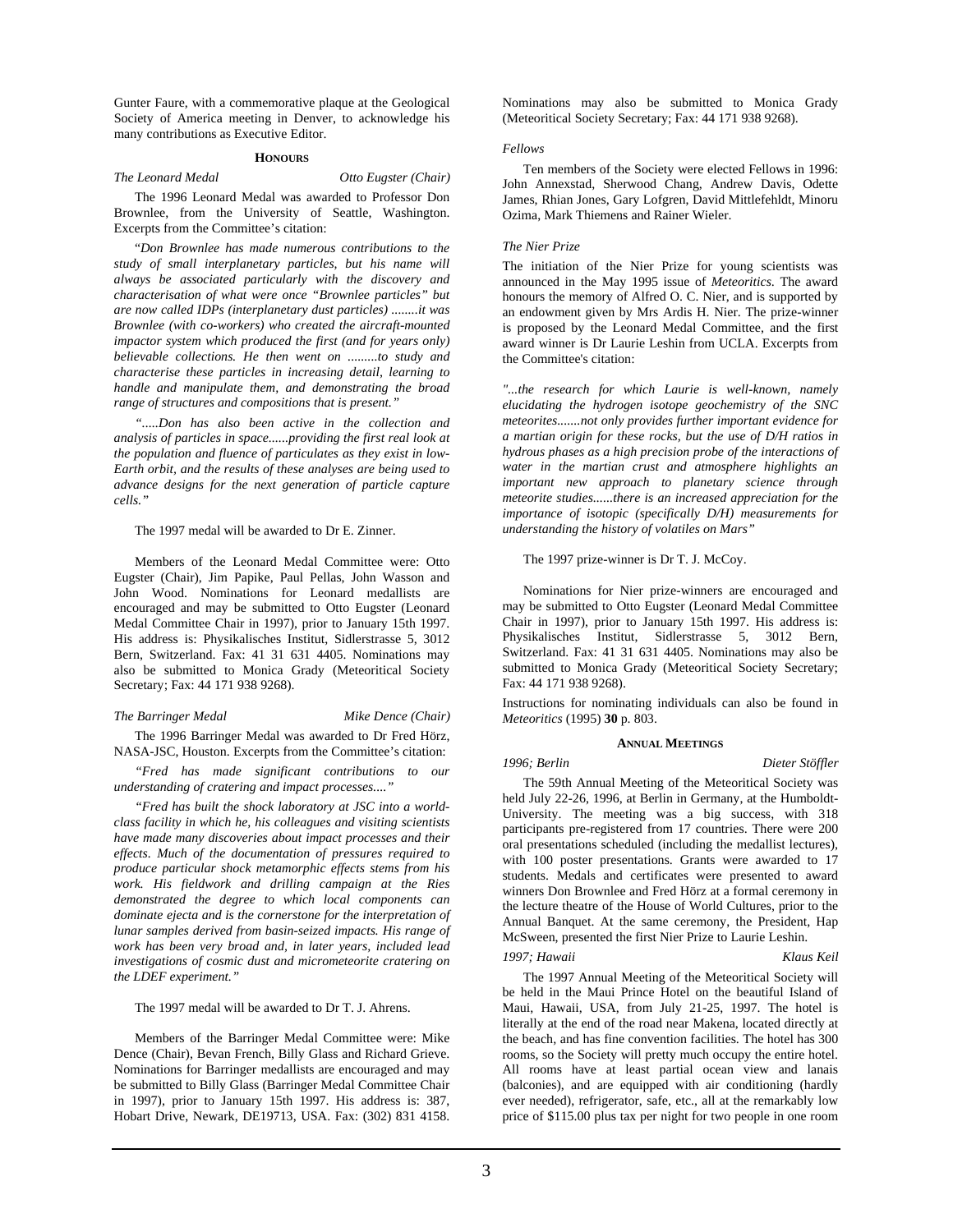(up to 2 children under 18 in the same room are free). The hotel has many other amenities, such as tennis, golf, pools, etc. and has agreed to honour the same room rate 4 days prior and 4 days after the meetings, for those of you that may wish to come early or stay longer. There will be scientific sessions from Monday morning through Friday noon, with Wednesday afternoon open. On Sunday, July 20, there will be a field trip up to the spectacular, 3,056m tall, dormant volcano Haleakala, whose summit can easily be reached by car. A walking tour through the caldera is planned. On Wednesday afternoon, July 23, there will be a field trip to the most recent and very fresh lava flow on Maui, which is thought to have erupted in 1790 and is located only a few miles from our hotel. These trips will have expert guides, but you need to provide your own transportation. Self-guided, other excursions and tours are also available on Wednesday afternoon and throughout the week. It is recommended that you rent a car, since you need one anyway to get from the airport to the hotel; the hotel has ample free parking. On Saturday July 26 and Sunday July 27, we plan a field trip to the Volcano National Park on the Big Island of Hawaii. With a bit of luck, you may be able to see an active eruption along the East Rift, which has been erupting pretty much continuously since 1983. This trip requires flying to Hawaii from Maui and renting a car on Hawaii. Expert guides will again be provided. Details will be announced later. If you require any further information at this time:

Contact: Professor Klaus Keil

| Hawaii Institute of Geophysics & Planetology |
|----------------------------------------------|
| University of Hawaii at Manoa                |
| Honolulu, Hawaii 96822, USA.                 |
|                                              |

Tel: (808) 956-3898 Fax: (808) 956-3188; E-mail: keil@kahana.pgd.hawaii.edu.

The Meteoritical Society Meeting will be preceded by a Workshop on "Parent Body and Nebular Modification of Chondritic Materials", which will take place July 17-19, 1997, also in the Maui Prince Hotel.

Much Aloha, and we are all looking forward to seeing you in Hawaii!

*1998; Dublin Ian Sanders* 

The meeting is planned for July 26th to 31st, 1998, at Trinity College, an old university campus occupying a walled "island" site of gracious historic buildings in the heart of the city of Dublin.

Accommodation has been reserved in the college (250 beds), where it is hoped most delegates will stay. Rooms in the older part of college have a certain elemental charm (they are genuine Georgian rooms) and in some cases toilets and showers are shared by several rooms. Recently-built rooms are available. They have en suite facilities, but lack the character of the older rooms. Accommodation has also been reserved in two hotels near the college. Tourist accommodation is in extremely short supply in Dublin in July. It will therefore be essential to book accommodation early. Current prices are from IR£30 per person per night (IR£1 = \$1.6). A student hostel is available nearby; it costs around IR£10 per night. Car parking is not available in Trinity College, and is expensive in inner city car parks. During the meeting, a car should be unnecessary.

The Welcome and Farewell parties will be held in the Museum Building, an Italian-style 19th century building, and home to the Geology Department. Wednesday afternoon will be free, and one plan is to have a bus trip to the monastic settlement of Glendalough, about 30 miles south of Dublin in a picturesque glacial valley. The Banquet is to be held on the Thursday evening in the Royal Hospital Kilmainham, a 17th century banqueting hall located about 3 miles from Trinity College.

A guest programme is being planned. It will include some full-day and half-day outings in the Dublin region, such as golf, hill walks, old country houses, Newgrange burial site (5000 BP), Cistercian abbeys, literary pub crawls, Guinness's brewery, *etc*. Also theatre, concerts, art galleries and museums are within walking distance of the lecture theatres, as are Dublin's premier shopping streets and restaurants.

A post-conference field trip to the west of Ireland is being considered.

| Contact: | Dr Ian Sanders        |  |
|----------|-----------------------|--|
|          | Department of Geology |  |
|          | Trinity College,      |  |
|          | Dublin 2, Ireland     |  |
|          |                       |  |
| Tel:     | 3531 608 1252         |  |
| Fax:     | 3531 671 1199         |  |
| E-mail:  | isanders@tcd.ie       |  |

#### *1999; Johannesburg Uwe Reimold*

The Annual Meeting of the Society in 1999 will be held in Johannesburg (South Africa). Dates proposed to Council for acceptance are from 11 to 16 July 1999. The conference will be held on the Campus of the University of the Witwatersrand and will be jointly organised by staff of Wits University and Rand Afrikaans University. The Organizing Committee is jointly chaired by Wolf Uwe Reimold (Wits) and Lew Ashwal (RAU). So far, this Annual Meeting will be sponsored by the Geological Society of South Africa, the Mineralogical Association of South Africa, both universities involved, and the Cosmic Mineralogy Working Group of the International Mineralogical Association. The Working Group plans a special symposium on Mineralogy of Impact-Related Phenomena as part of this conference. The organizers plan to circulate a questionnaire among participants of the 1997 Annual Meeting in Hawaii, in order to obtain information regarding their preferences of geological excursions to be arranged for the 1999 meeting.

| Contact: | Dr. Wolf Uwe Reimold            |
|----------|---------------------------------|
|          | Department of Geology           |
|          | University of the Witwatersrand |
|          | Private Bag 3, PO Wits 2050     |
|          | Johannesburg, R.S.A.            |
| Tel:     | 11 716 2946                     |
| Fax:     | 11 339 1697                     |

| гал.    | 11 222 1027               |
|---------|---------------------------|
| E-mail: | 065 wur@cosmos.wits.ac.za |

*2000; Chicago Andrew Davis; Mini Wadwha* 

At its meeting in July 1996, Council accepted an invitation for the year 2000 from the Field Museum and the University of Chicago. Further details will follow in due course.

## **ELECTRONIC COMMUNICATION**

The Meteoritical Society now has a World Wide Web page, maintained by Paul Benoit at the University of Arkansas. The address is:

http://cavern.uark.edu/studorg/metsoc/

The page contains information on Society meetings, awards and membership, and has a list of Society officers. The current versions of both the Meteoritical Bulletin and the Newsletter are posted there, as are highlights from the Society